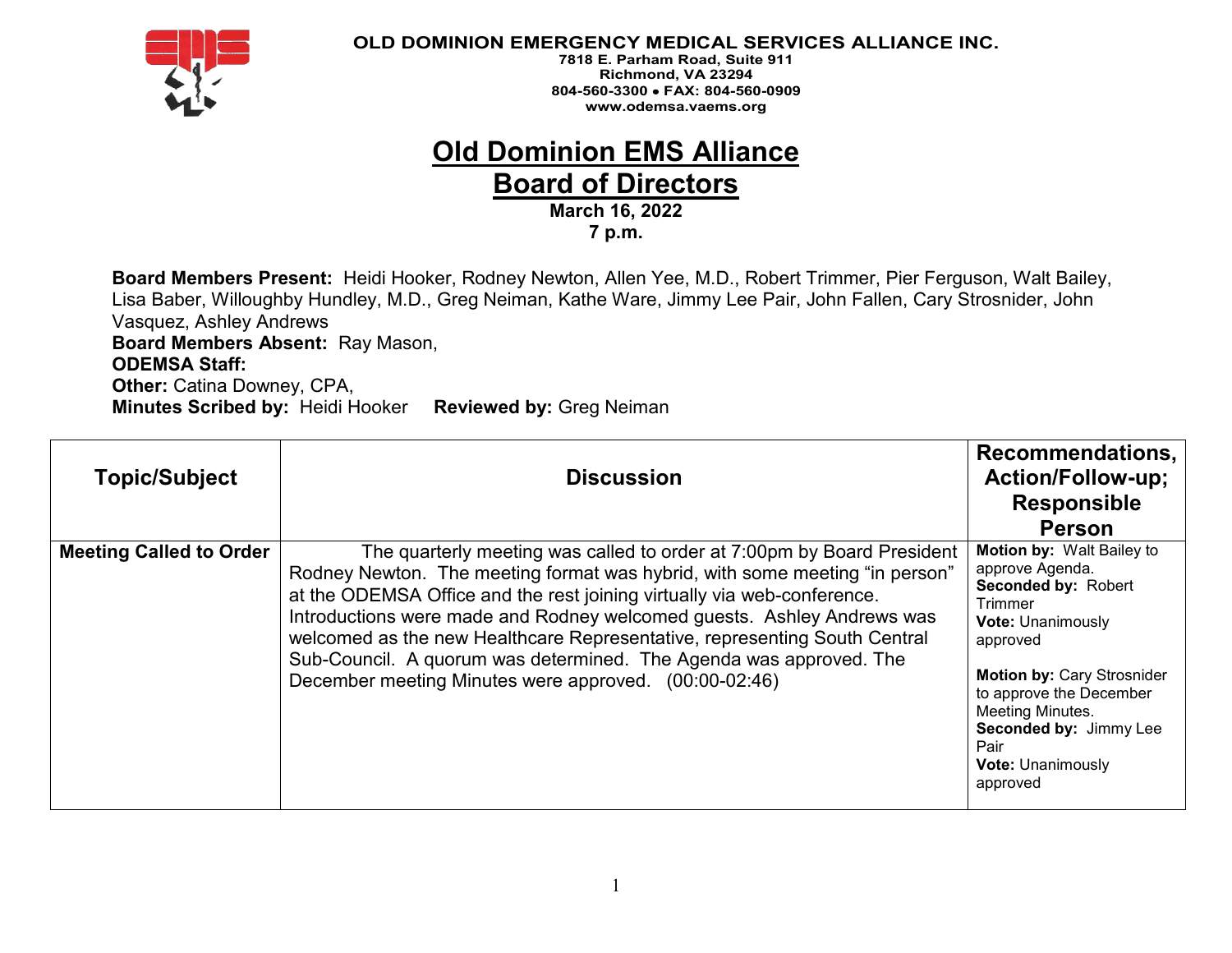

| <b>President Reports:</b><br>A. Board President<br><b>B. PD-13</b><br><b>C. PD-14</b><br><b>D. PD-15</b><br><b>E. PD-19</b> | Rodney Newton- No Report (02:47-02:58)<br>Rodney Newton- No Report (02:59-03:04)<br>Walt Bailey- Reported the South Central Sub-Council met in February.<br>He said it appears Covid-19 cases are easing in PD-14. Hospital turn-around<br>times are much less. He credited Ashley Andrews and the staff at Centra<br>Southside for the improved wall times. (03:05-03:29)<br>Robert Trimmer- No Report (03:30-03:35)<br>Cary Strosnider- Reported Crater Sub-Council met in January. He said<br>at the meeting before, they approved their bylaws. It was decided, in the<br>January meeting, to extend officer terms in order to get on the odd year election<br>requirement for officers.<br>$(03:36-04:27)$                                                                                                                                                                                                    |  |
|-----------------------------------------------------------------------------------------------------------------------------|--------------------------------------------------------------------------------------------------------------------------------------------------------------------------------------------------------------------------------------------------------------------------------------------------------------------------------------------------------------------------------------------------------------------------------------------------------------------------------------------------------------------------------------------------------------------------------------------------------------------------------------------------------------------------------------------------------------------------------------------------------------------------------------------------------------------------------------------------------------------------------------------------------------------|--|
| <b>Advisory Board Report:</b>                                                                                               | Pier Ferguson said the Advisory Board met March 11 <sup>th</sup> . She said a plan<br>was introduced that will allow Advisory Board members to meet virtually. She<br>said the plan will be further discussed at the May meeting. She said the call for<br>presenters at the EMS Symposium is ongoing. They have not cut it off yet. She<br>said the Council Executive Directors reported training with ESO and Handtevy.<br>$(04:28-06:14)$                                                                                                                                                                                                                                                                                                                                                                                                                                                                       |  |
| <b>Executive Director</b><br>Report:                                                                                        | Heidi said she attended a retreat, with her counterparts, at the invite of<br>OEMS. She said she learned the council contracts are undergoing a complete<br>revision. She said a template, or the "nuts and bolts" were not provided. She<br>said that she and her counterparts will be meeting in the coming weeks to<br>continue work on the project with OEMS. Heidi expects much time will be spent<br>on this endeavor. Heidi said OEMS discussed, during the retreat, that this<br>project might not be complete by the first of the new fiscal year. In that event,<br>OEMS said they plan to extend the current contracts. Heidi said she participated<br>in the job interviews for the Hospital Coordinator position at CVHC. She said<br>Robert "Bobby" Lukhard had recently accepted the position. She said staff are<br>continuing to assist agencies with ESO onboarding. She said she learned during |  |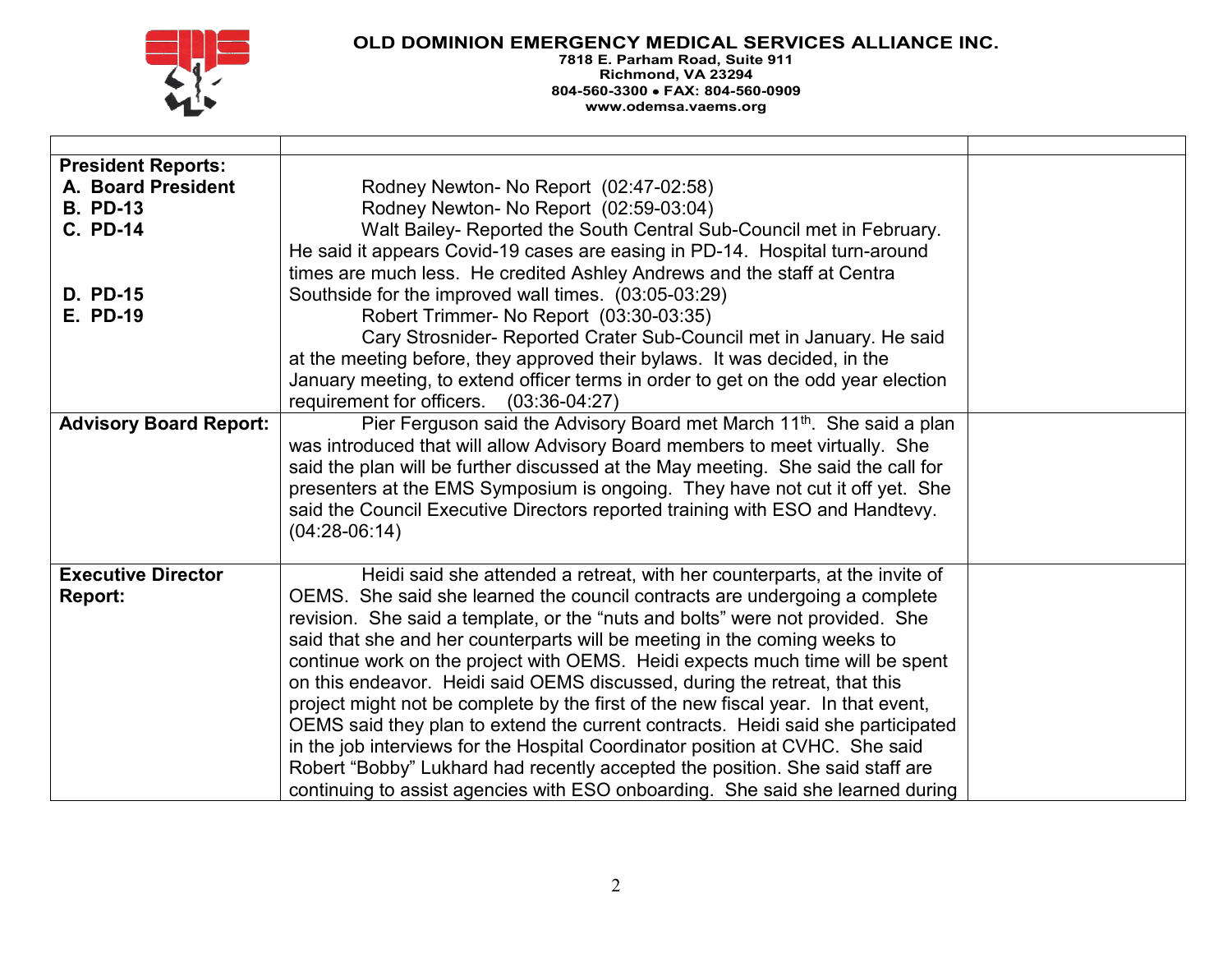

|                                                                                             | the retreat that OEMS would like the councils to also assist with Handtevy<br>rollouts as needed. Heidi said the ODEMSA Designation site visit has been<br>scheduled for March 25 <sup>th</sup> . She said a team consisting of OEMS staff and<br>representatives from other regions will come to the ODEMSA office for the visit.<br>$(06:15-09:34)$                                                                                                                                                                                                                                                                                                                                                                                                                                                                                                                              |                                                                                                                                                    |
|---------------------------------------------------------------------------------------------|------------------------------------------------------------------------------------------------------------------------------------------------------------------------------------------------------------------------------------------------------------------------------------------------------------------------------------------------------------------------------------------------------------------------------------------------------------------------------------------------------------------------------------------------------------------------------------------------------------------------------------------------------------------------------------------------------------------------------------------------------------------------------------------------------------------------------------------------------------------------------------|----------------------------------------------------------------------------------------------------------------------------------------------------|
| <b>OEMS Report: Chris</b><br>Vernovai                                                       | Not in attendance $-$ No Report $(00:00-00:00)$                                                                                                                                                                                                                                                                                                                                                                                                                                                                                                                                                                                                                                                                                                                                                                                                                                    |                                                                                                                                                    |
| <b>Financial Discussion:</b><br>A. Quarterly Financial<br><b>Statement - Action</b><br>Item | Catina submitted the financial report to members in advance of the<br>meeting. Treasurer, Cary Strosnider said he reviewed the financials prior to the<br>meeting he did not have concerns regarding the report. Catina reported that she<br>recently changed a tab in the report so members can clearly see the CVHC<br>activities, making that more transparent. She said she had no outstanding<br>information to report, and that there were no items she felt needed their attention.<br>A motion was made to accept the financial statement prepared by Catina<br>Downey and reviewed by Treasurer Cary Strosnider. The motion was<br>unanimously approved. (09:35-11:10)                                                                                                                                                                                                    | Motion by: Greg Neiman to<br>approve the Quarterly<br><b>Financial Report.</b><br><b>Seconded by: Walt Bailey</b><br>Vote: Unanimously<br>approved |
| <b>Current Business:</b><br>A. CVHC MOA- Update                                             | Rodney reported that since the last Board meeting, the ODEMSA BOD<br>representatives met with members of the CVHC Advisory Board. He said it was<br>a positive interaction. He said as a result of that meeting, a workgroup has been<br>established to continue work on an agreeable MOA that will take effect July 1,<br>2022. Lisa Baber and Allen Yee are representing ODEMSA on the workgroup.<br>Dr. Yee reported the workgroup has met. He said there appears to be only 3-4<br>areas of concern. Yee said there are plans to meet again within the next few<br>days. He said he is hopeful a final product can be ready in the next few weeks.<br>Rodney acknowledged Matthew Marry's, of VHHA, support of the process.<br>Rodney said CVHC has had a Chair change during the process. Rodney<br>thanked Yee and Baber for their hard work on the project. $(11:11-15:56)$ |                                                                                                                                                    |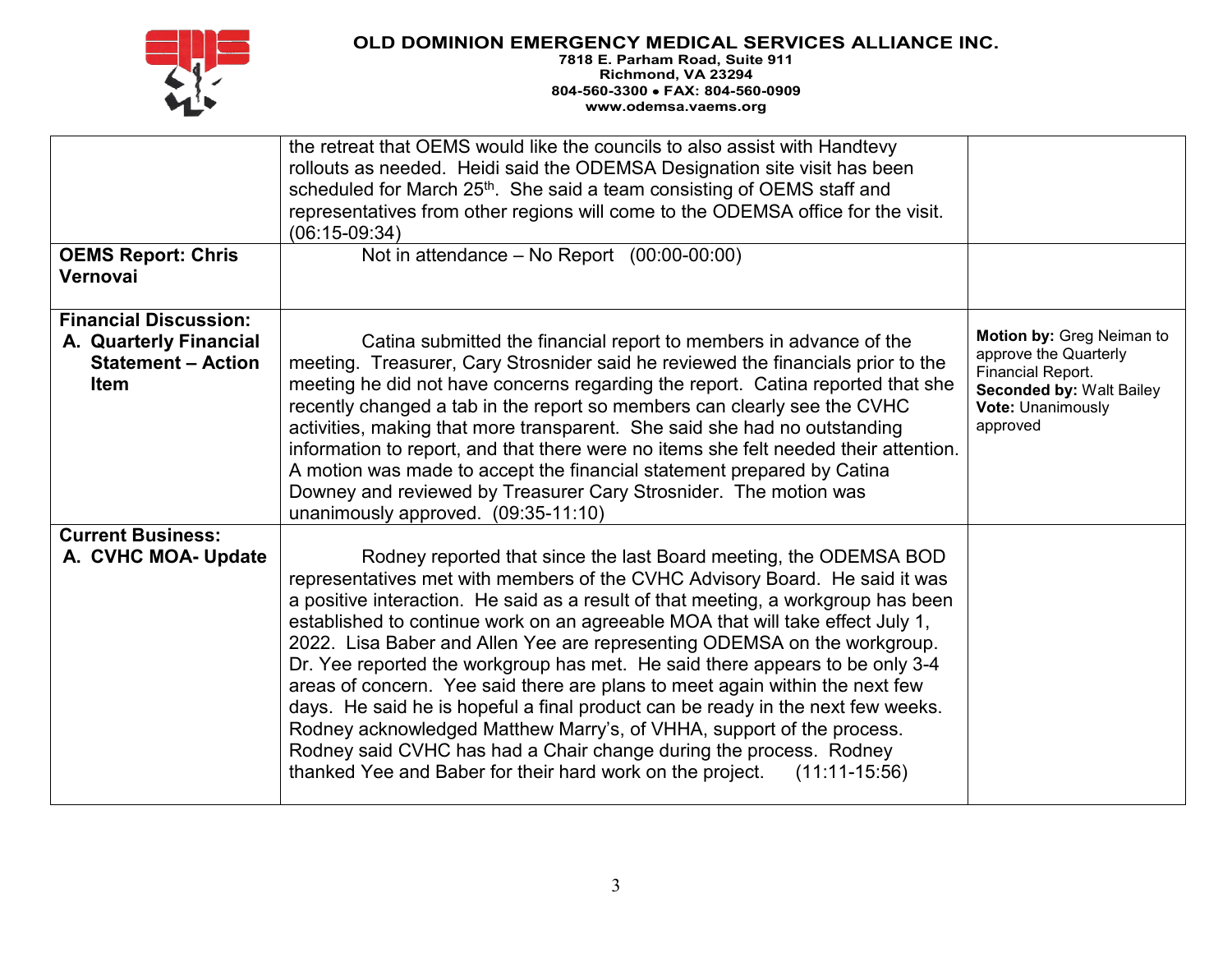

| <b>New Business:</b>                                                                 |                                                                                                                                                                                                                                                                                                                                                                                                                                                                                                                                                                                                                                                                                                                                                                                                                                                                                                                                                                                                                                                                                                                                                    |                                                                                                                                                                                                                                                                                         |
|--------------------------------------------------------------------------------------|----------------------------------------------------------------------------------------------------------------------------------------------------------------------------------------------------------------------------------------------------------------------------------------------------------------------------------------------------------------------------------------------------------------------------------------------------------------------------------------------------------------------------------------------------------------------------------------------------------------------------------------------------------------------------------------------------------------------------------------------------------------------------------------------------------------------------------------------------------------------------------------------------------------------------------------------------------------------------------------------------------------------------------------------------------------------------------------------------------------------------------------------------|-----------------------------------------------------------------------------------------------------------------------------------------------------------------------------------------------------------------------------------------------------------------------------------------|
| A. Trauma Triage Plan<br>$-$ Approve 1st<br>Quarter                                  | The Trauma Triage Plan was approved and submitted to OEMS in the<br>first quarter. No changes had been made since. No further action was taken.<br>$(15:57-16:25)$<br>A motion was made to approve the Stroke Triage Plan, EMS Plan and                                                                                                                                                                                                                                                                                                                                                                                                                                                                                                                                                                                                                                                                                                                                                                                                                                                                                                            | The Trauma Triage Plan was<br>approved in the first quarter.<br>Motion by: Dr. Yee to                                                                                                                                                                                                   |
| B. Stroke Triage Plan -<br><b>Action Item</b><br>C. EMS Plan - Action<br><b>Item</b> | MCI Plan. The motion passed with unanimous vote.<br>$(16:26-17:53)$                                                                                                                                                                                                                                                                                                                                                                                                                                                                                                                                                                                                                                                                                                                                                                                                                                                                                                                                                                                                                                                                                | approve the Stroke Triage<br>Plan, EMS Plan and the MCI<br>Plan<br><b>Seconded by: Greg Neiman</b><br><b>Vote: Unanimously</b><br>approved                                                                                                                                              |
| D. MCI Plan - Action<br><b>Item</b>                                                  |                                                                                                                                                                                                                                                                                                                                                                                                                                                                                                                                                                                                                                                                                                                                                                                                                                                                                                                                                                                                                                                                                                                                                    |                                                                                                                                                                                                                                                                                         |
| <b>Business from Floor</b>                                                           | A motion was made at this time to enter closed session.<br>$(17:54-18:40)$<br>After returning from closed session a motion was made Neiman for Catina<br>and Heidi, to work together, to determine a bonus for staff, based on the number<br>of hours worked in the PDC. Heidi expressed her surprise and thankfulness on<br>behalf of her and the rest of the staff. (18:41-19:47)<br>Rodney asked that the Financial Committee convene to begin work on the<br>budget for the next fiscal year. Heidi explained that the budget may need to<br>change as the new contract develops, but that she and Catina have already<br>begun work for the Financial Committee to review based on the current contract.<br>$(19:48-21:36)$<br>Walt said the South Central Sub-Council is critically short providers. He<br>explained the low staffing levels, especially in Charlotte County, cannot be<br>understated. Walt asked that members share his information with anyone that<br>may have an interest in working. He offered a competitive wage and said shifts<br>are 12 and 24 hours, but they would be flexible with schedules. Heidi offered to | Motion by: Greg Neiman for<br>Catina and Heidi, to work<br>together, to determine a<br>bonus for staff, based on the<br>number of hours worked in<br>the PDC over the 6-month<br>period it was running.<br><b>Seconded by: Pier</b><br>Ferguson<br><b>Vote: Unanimously</b><br>approved |